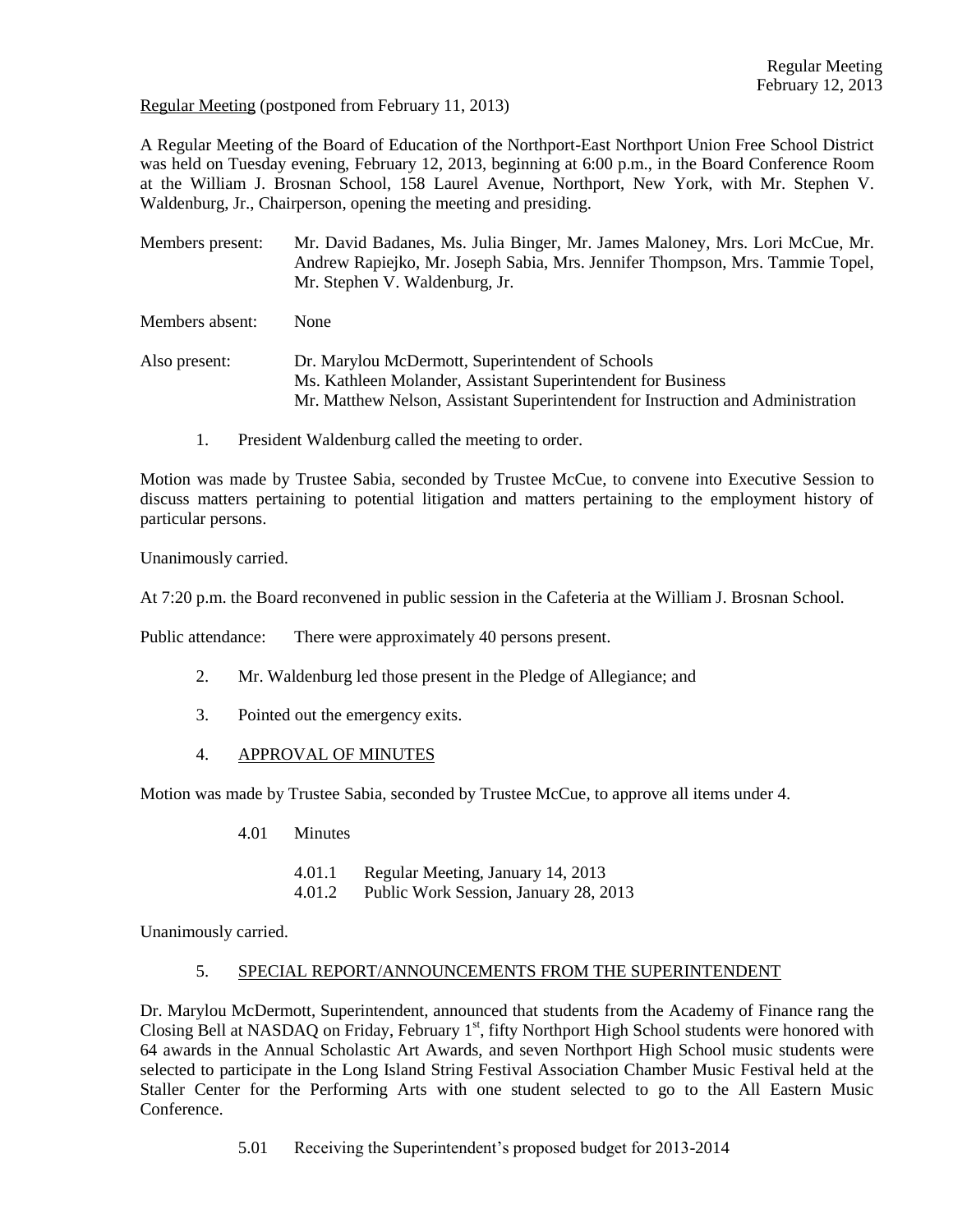Dr. McDermott stated that on January  $28<sup>th</sup>$  the Board directed her to present two budgets, one with a 3.1% budget to budget increase, and a second budget within a tax cap levy range of between 2.7 and 3.5%. Dr. McDermott noted that there are several components to the tax cap levy formula and at this point the legal tax levy cap is unknown. Dr. McDermott stated that the greatest cost increases are in ERS, TRS, Health Insurance and Special Education.

Dr. McDermott reviewed the preliminary budget 1 which equates to a budget-to-budget increase of 4.21% and an estimated tax levy increase of 5.48%. The dollar amount change is -\$1,275,000 from staff reduction due to anticipated enrollment changes. Preliminary budget 2 equates to a budget-to-budget increase of 3.09% and an estimated tax levy increase of 4.18%. The dollar amount changes are in transportation (out of district) -\$190,000, TANs -\$120,000, health insurance -\$230,000, TRS -\$290,000, and savings for 16 retirees -\$900,000, totaling -\$1,730,000. Preliminary budget 3 equates to a budget-tobudget increase of 1.94% and an estimated tax levy increase of 2.86%. The dollar amount changes are in supplies -\$100,000, other benefits -\$70,000, interfund transfer to capital -\$800,000, class size -\$225,000, special education (BOCES) -\$50,000, AIS summer school -\$206,000, IB student fees -\$52,000, and encumbrances -\$254,000, totaling -\$1,757,000.

Dr. McDermott stated that there are several components in determining the tax levy limit, including the capital levy, retirement system exclusions, growth factor and PILOT payments. The Superintendent noted that the District does not have any PILOT payments. Dr. McDermott stated that the Board needs to discuss capital project recommendations to determine what the allowable tax levy will be for the District.

There was a long discussion regarding funding capital projects, capital reserves, interfund transfers, retiree savings, reductions in enrollment, AIS summer school, class size caps, proposed projects in the capital improvement plan, and IB student fees.

Ms. Kathleen Molander, Assistant Superintendent for Business, reviewed the utilization of the budgetary savings for 2011-2012.

Mr. Matthew Nelson, Assistant Superintendent for Instruction and Administration, reviewed the AIS summer program.

In response to a question, Ms. Molander stated that the Board does not have to be specific in proposing capital projects, they need to provide a dollar amount of what capital projects they are anticipating proposing.

There was additional discussion regarding encumbrances and estimated revenue. Dr. McDermott stated that she put a call into Senator Flanagan regarding any changes in State Aid or Grant in Aid but has not heard back yet.

Motion was made by Trustee McCue, seconded by Trustee Badanes, to direct the Superintendent to include \$1,898,000 for capital improvement projects for the 2013-2014 school year.

Unanimously carried.

5.02 The President of the Board reviewed the upcoming meetings of March  $4<sup>th</sup>$ , March  $11<sup>th</sup>$  and March  $18<sup>th</sup>$ .

## 6. COMMUNICATIONS

There were no communications to the Board of Education requiring Board action.

7. PUBLIC PARTICIPATION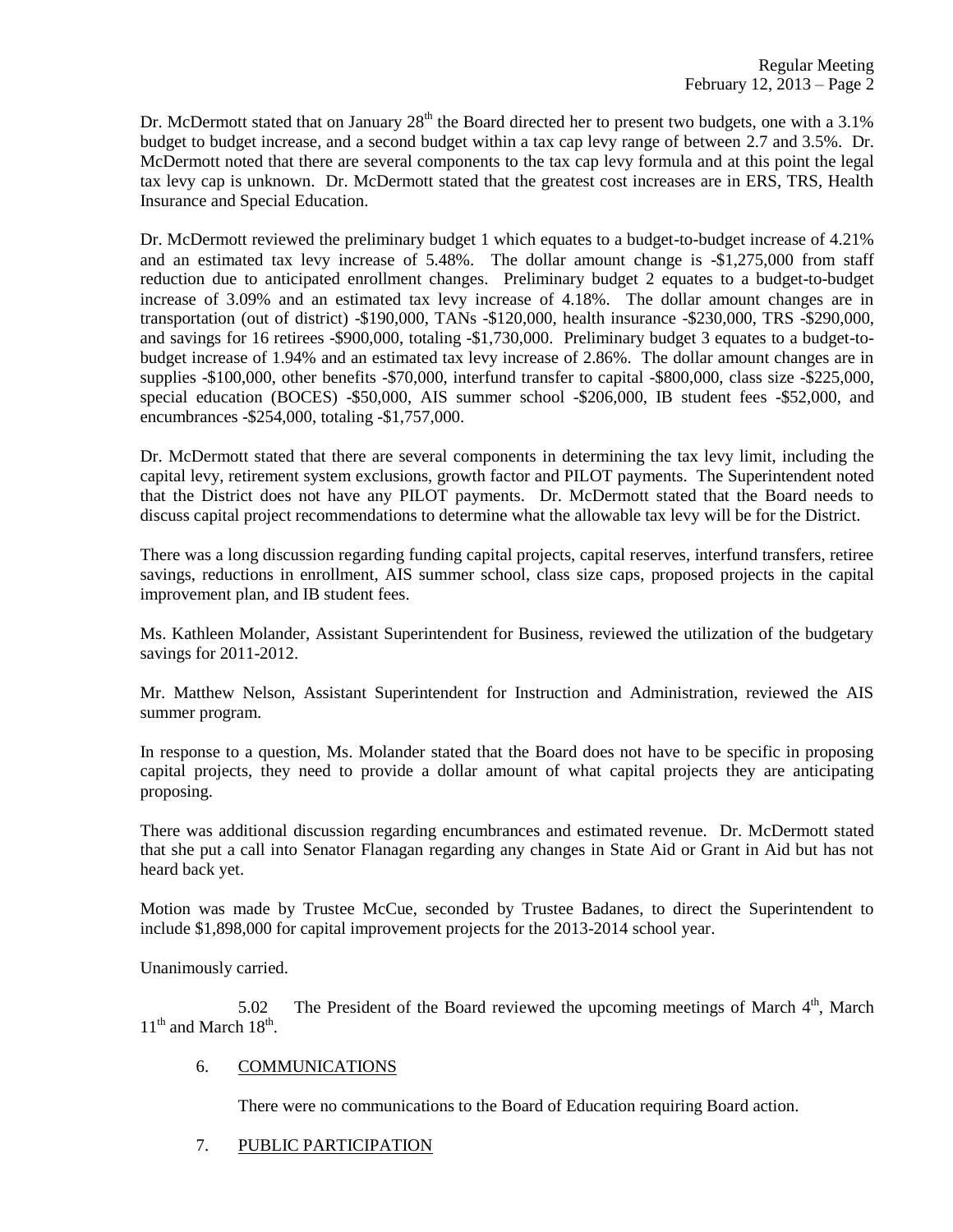| Name                  | Comment                                                                                                                                                                                                                                                                                                                                                                                                                                                                                 |
|-----------------------|-----------------------------------------------------------------------------------------------------------------------------------------------------------------------------------------------------------------------------------------------------------------------------------------------------------------------------------------------------------------------------------------------------------------------------------------------------------------------------------------|
| Denise Mumm<br>UTN-EN | Stated that there is an exodus of people leaving Long Island because they<br>cannot afford to live here, that the Board needs to find ways of reducing<br>benefits and increasing healthcare contributions, and that givebacks should<br>be a part of contract negotiations. Ms. Mumm stated that the UTN-EN<br>makes a plea for the Board to form a budget and finance committee using<br>resources within the community. Ms. Mumm asked for the status of the<br>LIPA tax certiorari. |
|                       |                                                                                                                                                                                                                                                                                                                                                                                                                                                                                         |

President Waldenburg stated that the District filed a lawsuit to object to LIPA's attempt to change tax filings violating the power agreement with National Grid. Mr. Waldenburg stated that it is grinding through the legal system and there is no news on it.

| Dave Ambro           | Stated that it is difficult to following conversation regarding the budget |
|----------------------|----------------------------------------------------------------------------|
| The Observer         | when no information was available for the public.                          |
| James Maloney        | Asked if there was an update on the timeline for providing line item       |
| <b>Board Trustee</b> | expenditures from prior year budgets as requested by a community member.   |

Dr. McDermott stated that she will discuss this with administration and will have an update for the Board on Friday.

## 8. SUPERINTENDENT'S REPORT, GENERAL

Motion was made by Trustee McCue, seconded by Trustee Sabia, to approve all items under 8., excluding severed item 8.01.1 (Schedule A)

8.01 Personnel Schedules, each dated February 12, 2013, and each attached and made part of the official minutes:

| 8.01.1 | <b>SEVERED</b>                              |
|--------|---------------------------------------------|
| 8.01.2 | Schedule $B - Non-Instructional Staff$      |
| 8.01.3 | Schedule $C -$ Salary Transfer              |
| 8.01.4 | Schedule D - Extra Pay                      |
| 8.01.5 | Schedule J – Committee on Special Education |
| 8.01.6 | Schedule K – PDC NASA                       |
| 8.01.7 | Schedule L - PDC UTN                        |

President Waldenburg announced the retirement of Rose Jezycki, Food Service Worker, Northport High School, after 27 years and 8 months of service to the District.

8.02 Approving the following resolution:

"BE IT RESOLVED, that the Board of Education hereby approves a certain Memorandum of Agreement dated February 12, 2013 between the Northport-East Northport Union Free School District and the United Teachers of Northport, which agreement was reviewed by the Board in executive session;

BE IT FURTHER RESOLVED, that the President of the Board of Education is hereby authorized to execute said agreement."

8.03 Receiving for a first reading the following textbooks:

| 8.03.1 | Glencoe MATH Course 2 | Math 7      |
|--------|-----------------------|-------------|
|        | Carter et.al          | McGraw Hill |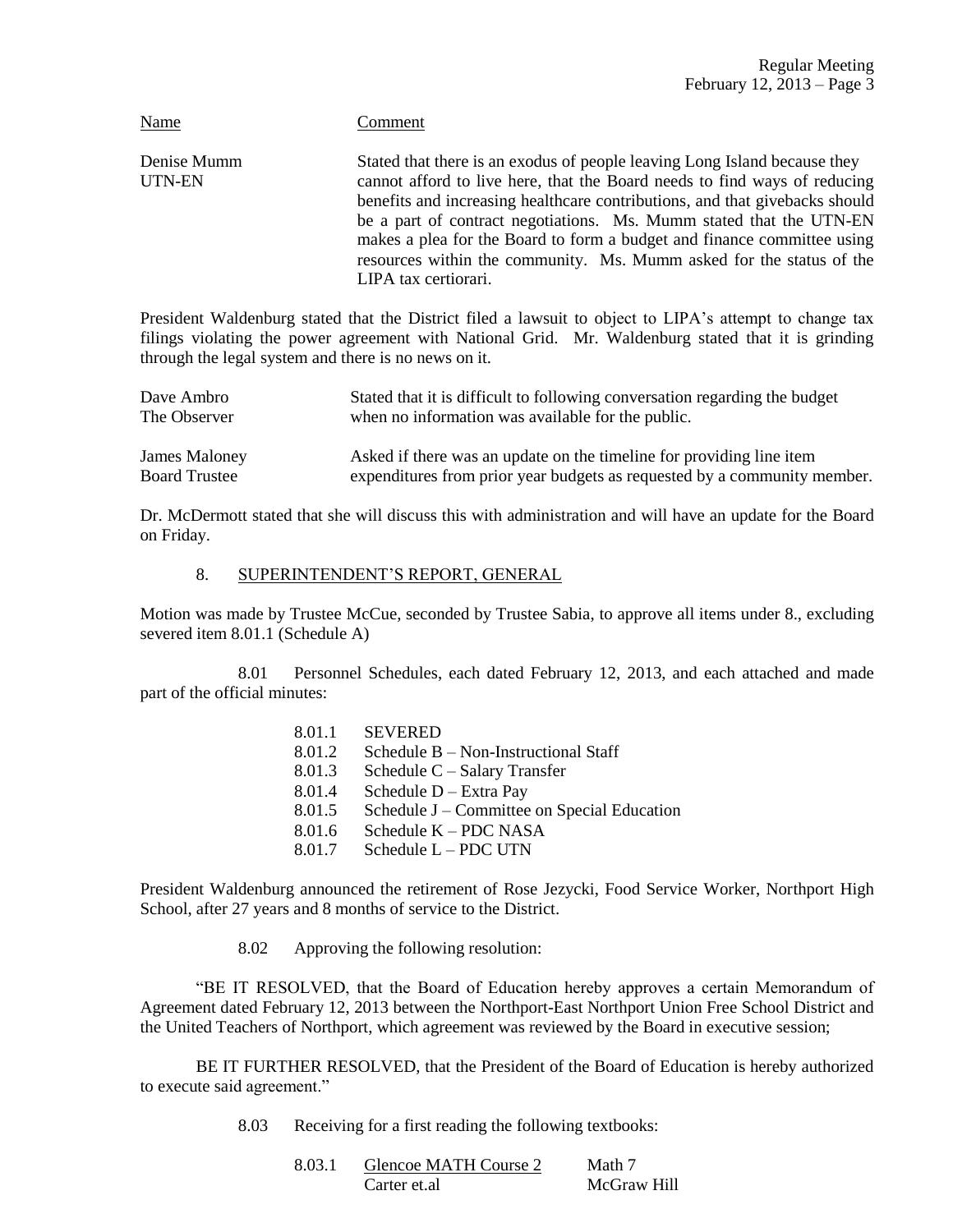| 8.03.2 | Glencoe MATH Course 3<br>Carter et al           | Math 8<br>McGraw Hill      |
|--------|-------------------------------------------------|----------------------------|
| 8.03.3 | <b>Glencoe MATH Accelerated</b><br>Carter et al | Pre Algebra<br>McGraw Hill |
| 8.03.4 | Glencoe MATH ALGEBRA 1 Algebra<br>Carter et al  | McGraw Hill                |

Vote on Trustee McCue's motion to approve all items under 8., excluding severed item 8.01.1 (Schedule A) was unanimously carried.

Motion was made by Trustee Topel, seconded by Trustee Maloney, to approve item 8.01.1 (Schedule A)

8.01.2 Schedule A – Certified Staff

At 10:15 p.m., motion was made by Trustee McCue, seconded by Trustee Topel, to convene into Executive Session to discuss matters leading to the appointment of a particular person.

Unanimously carried.

At 10:30 p.m. the Board reconvened in public session.

At 10:30 p.m., motion was made by Trustee Badanes, seconded by Trustee Thompson, to extend the meeting.

Unanimously carried.

Vote on Trustee Topel's motion to approve item 8.01.1 (Schedule A) was as follows:

- YES: Mr. Badanes, Ms. Binger, Mr. Maloney, Mrs. McCue, Mr. Rapiejko, Mrs. Thompson, Mrs. Topel, Mr. Waldenburg
- NO: Mr. Sabia

Motion passed.

President Waldenburg announced the retirement of 19 certified staff employees whose combined years of service to the District totaled over 423 years.

### 9. SUPERINTENDENT'S REPORT FINANCIAL

Motion was made by Trustee Sabia, seconded by Trustee Topel, to approve all items under 9.0, including Supplemental 9.26.

9.01 Approving transfer of general fund appropriations in the 2012-2013 budget

9.02 Approving 2012-2013 estimated non-resident tuition charges and the 2011-2012 actual non-resident tuition charges, identifying the amounts that will be charged to other school districts for any of their students who are enrolled in our district

9.03 Authorizing the Board to establish the 2012-2013 health service charge for out-ofdistrict students attending non-public schools at \$763.04 per pupil and that the Board President and the Superintendent be authorized to execute contracts with the school districts indicated in the attached memorandum in the amounts specified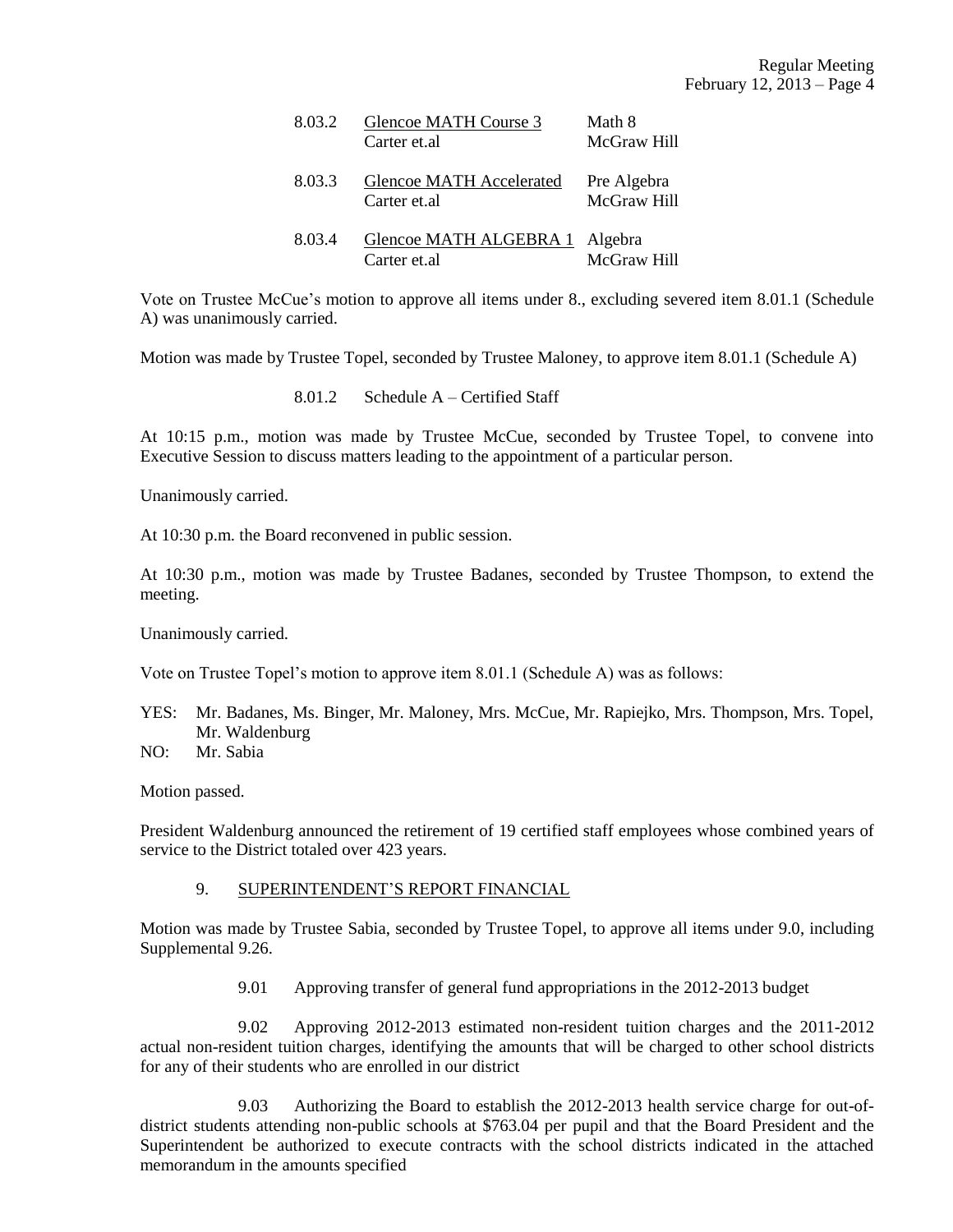9.04 Approving a Rider to Agreement between the Board of Education of the Northport-East Northport Union Free School District and the John W. Engeman Theater (NAS)

9.05 Approving a Rider to Agreement between the Board of Education of the Northport-East Northport Union Free School District and John W. Engeman Theater (BAS)

9.06 Approving a Supplementary Education Services Agreement between the Northport-East Northport Union Free School District and Clifford S. Trotter, Assoc., Inc., not to exceed \$1,000.00

9.07 Approving a Supplementary Education Services Agreement between the Northport-East Northport Union Free School District and Clifford S. Trotter, Associates, not to exceed \$458.60

9.08 Approving a Supplementary Education Services Agreement between the Northport-East Northport Union Free School District and St. James Tutoring Inc./Education at Mather, not to exceed \$2,000.00 (Student Support Services)

9.09 Approving a Supplementary Education Services Agreement between the Northport-East Northport Union Free School District and St. James Tutoring, Inc./Education at Mather, not to exceed \$2,000.00 (Special Education)

9.10 Receiving the following donations to the District:

9.10.1 \$1,000.00 from Mark A. Tracy to the Judith P. Tracy Memorial Scholarship 9.10.2 \$25.00 from Daniel and Susan Torpey to the David A. Trachtenberg Memorial Scholarship

9.11 Approving Claims Auditor's Reports for Warrants and Schedule of Claims

Warrants and Schedule of Claims for payments dated: November 2012 (Wire Transfer Report), November 2, 2012 (Payroll Trust & Agency Warrant), November 15, 2012 (Accounts Payable Warrant), November 16, 2012 (Payroll Trust & Agency Warrant), November 30, 2012 (Accounts Payable Warrant), November 30, 2012 (Payroll Trust & Agency Warrant), November 2012 (Claims Audit Report)

9.12 Approving Claims Auditor's Report – Payroll Audit for the Payroll Distribution/Audit dated November 16, 2012 (East Northport Middle School)

9.13 Approving Monthly Revenue and Budget Status Reports – School Lunch Fund for the month ending November 2012

9.14 Approving Monthly Revenue and Budget Status Reports – Special Aid Fund for the month ending November 2012

9.15 Approving Monthly Revenue and Budget Status Reports – General Fund for the month ending November 2012

9.16 Approving Monthly Revenue and Budget Status Reports – Capital Fund for the month ending November 2012

9.17 Approving Treasurer's Report and Monthly Summary of Receipts and Disbursements:

9.17.1 Treasurer's Report for the period November 1, 2012 through November 30,

2012

9.17.2 Monthly Summary of Receipts and Disbursements for November 2012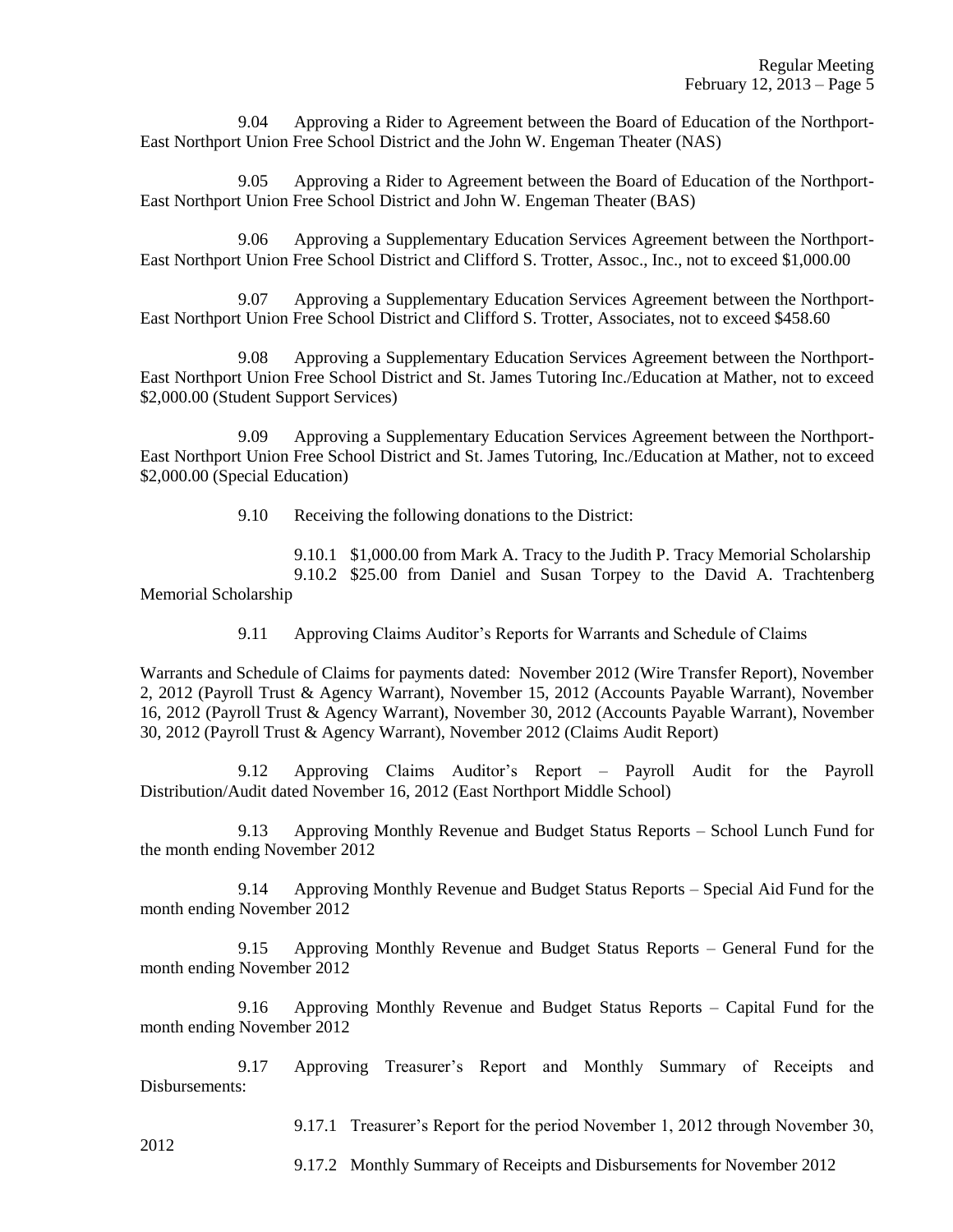- 9.18 Approving Schedule of Investments for November 30, 2012
- 9.19 Approving Collateral Schedules for November 2012
- 9.20 Approving Bank Reconciliation Reports for the Month Ended November 30, 2012

9.21 Approving the General Fund Projected Cash Flow Statement for the year ending 2012-2013, Actual Data July 1, 2012 – November 30, 2012, Estimated Data November 1, 2012 – June 30, 2013

9.22 Approving School Lunch Profit and Loss Statement, November 2012

9.23 Approving a Memorandum of Agreement dated December 4, 2012 between the United Teachers of Northport – Per Diem Substitute Teachers Association and the Northport-East Northport Union Free School District

- 9.24 Approving the Corrective Action Plan for the June 30, 2012 external audit
- 9.25 Approving the following resolution:

"BE IT RESOLVED, that the Board of Education hereby gratefully accepts a donation of \$10,850 from the Northport Middle School Student Activity Account, for the purpose of students attending the trip to Greenkill Outdoor Education Center February 27, 2013 to March 1, 2013 and increase the 2012-2013 budget code A2110.4161.23.2902 by \$10,850 for this purpose

BE IT RESOLVED, that the Board of Education hereby approves an increase in the revenue code A2705 of the 2012-2013 budget by \$10,850 with the understanding that this increase in revenue is the result of donations from the Northport Middle School Student Activity Account"

9.26 Approving a Supplementary Education Services Agreement between the Northport-East Northport Union Free School District and Mary Beth Tinker (NHS)

Vote on Trustee Sabia's motion to approve all items under 9.0, including Supplemental 9.26. was unanimously carried.

- 10. SUPERINTENDENT'S REPORT FOR INFORMATION ONLY
	- 10.01 Schedule H Use of Facilities
- 11. UNFINISHED BUSINESS
- 12. NEW BUSINESS

12.01 Motion was made by Trustee Thompson, seconded by Trustee Sabia, to approve the following resolution:

"BE IT RESOLVED, that an employee of the instructional staff be examined for the purpose of determining her ability to perform employment duties and responsibilities for the Northport-East Northport Union Free School District in accordance with the provisions of Education Law, Section 913: and

BE IT RESOLVED, that the employee be examined by Dr. Allen Reichman, at his office located at 25 Lorraine Court, Roslyn, New York 11576 on Thursday, February 28, 2013, at 11:00 a.m."

Unanimously carried.